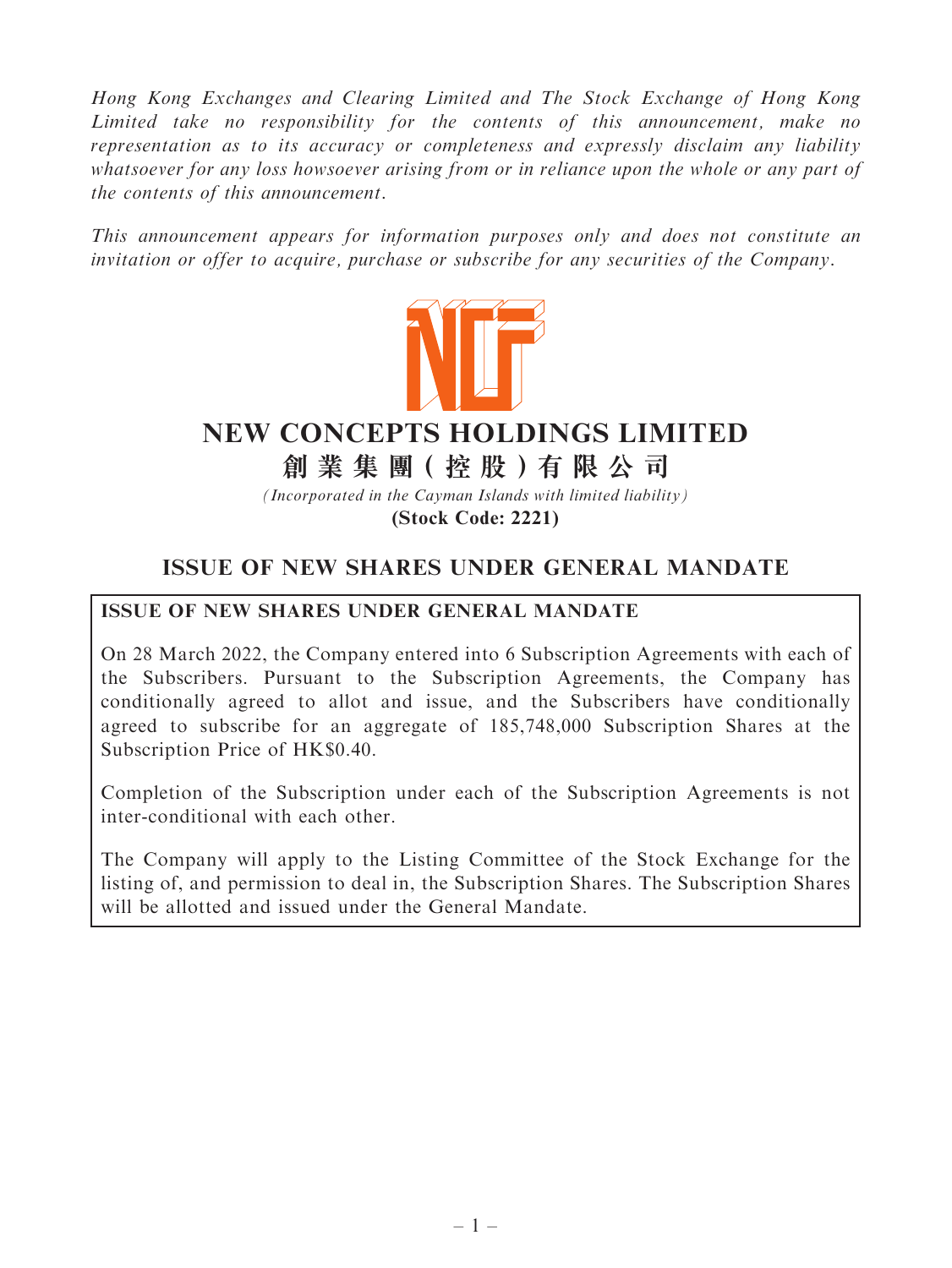## USE OF PROCEEDS

The gross proceeds from the Subscription will be approximately HK\$74.3 million. The net proceeds from the Subscription will be approximately HK\$74.2 million. The netSubscription Price per Subscription Share after deducting the relevant fees and expenses is approximately HK\$0.399 per Share. The funds to be raised under the Subscription are intended to be applied as to (i) approximately HK\$32.92 million as the initial investment cost for the kitchen waste treatment project in Dunhua that the Group has recently been awarded; (ii) approximately HK\$39.0 million as for initial investment cost for potential kitchen waste treatment and other environmental protection related projects; and (iii) approximately HK\$2.28 million as general working capital for the Group.

## GENERAL

The Subscription Shares will be allotted and issued under the General Mandate.

Completion of the Subscription is subject to the satisfaction of the condition precedent to the Subscription Agreements. As such, the Subscription may or may not proceed. Shareholders and potential investors are advised to exercise caution when dealing in the Shares.

## THE SUBSCRIPTION AGREEMENTS

The Board hereby announces that on 28 March 2022, the Company entered into 6 Subscription Agreements with each of the Subscribers.

Save for the number of Subscription Shares to be subscribed for and the identity of the Subscribers, the terms and conditions the Subscription Agreements are identical in all material respects. The principal terms of the Subscription Agreements are set out as follows:

Date: 28 March 2022 (after trading hours)

Parties The Company (as issuer); and

The relevant Subscriber.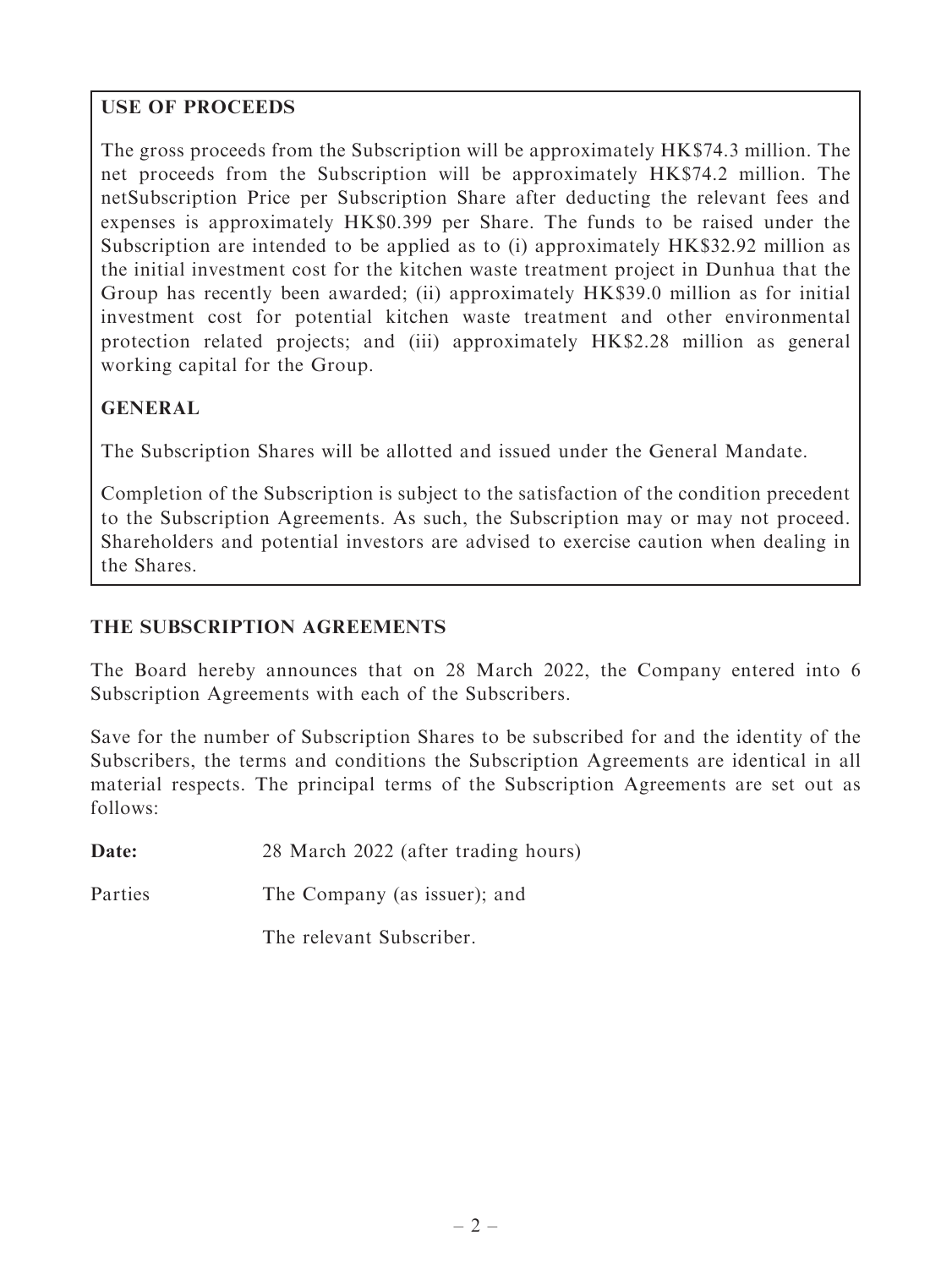#### The Subscription

Pursuant to the Subscription Agreements, the Company has conditionally agreed to allot and issue, and the Subscribers have conditionally agreed to subscribe for an aggregate of 185,748,000 Subscription Shares at the Subscription Price of HK\$0.40 to be paid by cash or cashier order on the completion date of the Subscription Agreements, the breakdown of which is as follows:

| <b>Subscriber</b> | Number of<br><b>Subscription</b><br><b>Shares</b><br>(1000) | <b>Total subscription</b><br>price payable<br>$\langle$ approximately)<br>$(HK\$'000)$ |
|-------------------|-------------------------------------------------------------|----------------------------------------------------------------------------------------|
| Subscriber A      | 25,748                                                      | 10,299                                                                                 |
| Subscriber B      | 27,000                                                      | 10,800                                                                                 |
| Subscriber C      | 43,000                                                      | 17,200                                                                                 |
| Subscriber D      | 20,000                                                      | 8,000                                                                                  |
| Subscriber E      | 30,000                                                      | 12,000                                                                                 |
| Subscriber F      | 40,000                                                      | 16,000                                                                                 |
| Total             | 185,748                                                     | 74,299                                                                                 |

#### The Subscription Shares

The 185,748,000 Subscription Shares under the Subscription represent (i) approximately 19.47% of the issued share capital of the Company as at the date of this announcement; and (ii) approximately 16.30% of the issued share capital as enlarged by the allotment and issue of the Subscription Shares, assuming that there will be no further change in the number of issued Shares from the date of this announcement up to the completion of the Subscription. The Subscription Shares have an aggregate nominal value of approximately HK\$18.57 million and market value of approximately HK\$91.02 million based on the closing price of HK\$0.49 per Share as quoted on the Stock Exchange on the date of the Subscription Agreements.

#### Ranking of the Subscription Shares

The Subscription Shares, when allotted, issued and fully paid, will be free of all encumbrances and rank *pari passu* in all respects with the Shares in issue on the date of allotment and issue of the Subscription Shares.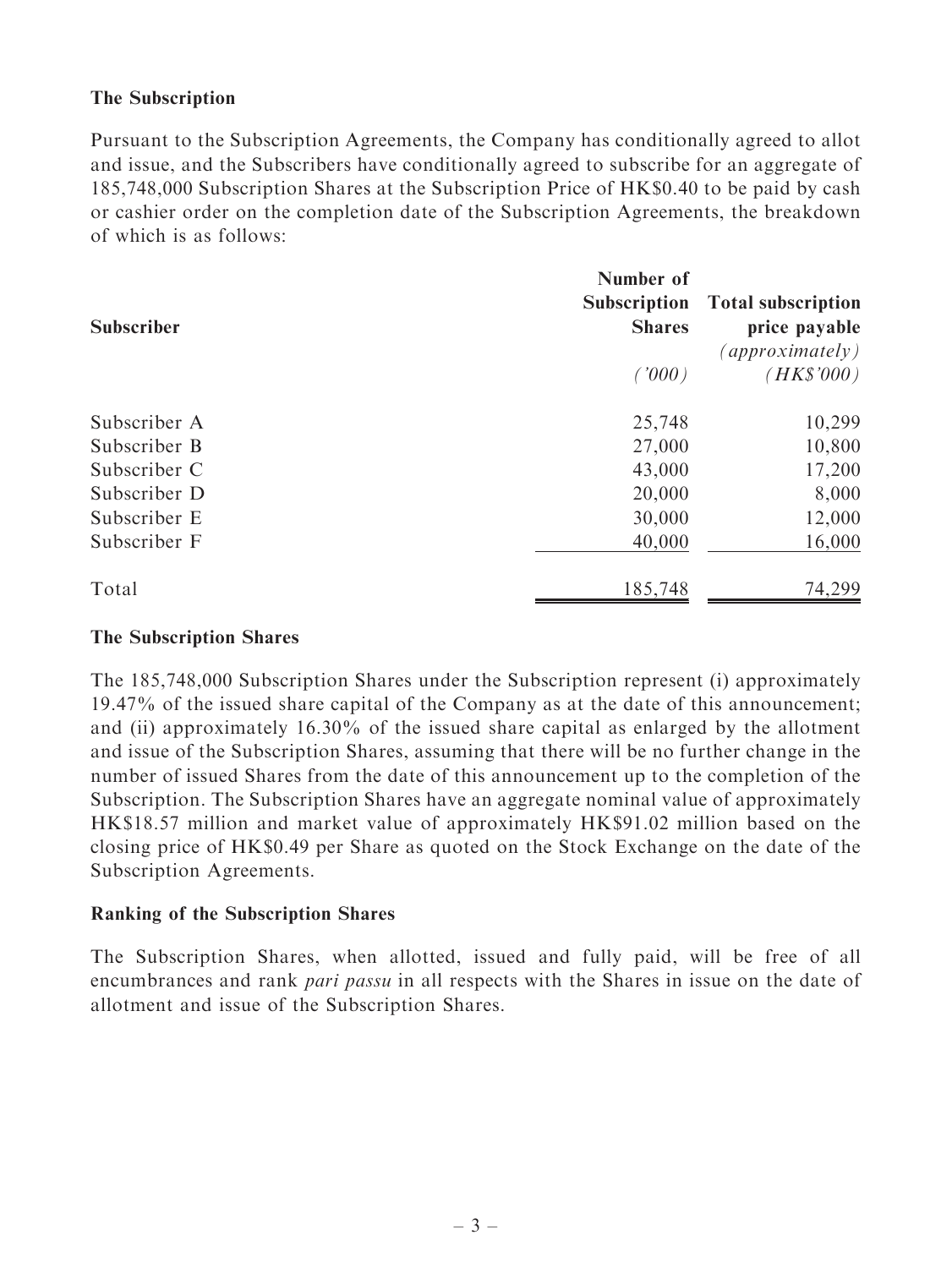#### The Subscription Price

The Subscription Price of HK\$0.40 per Subscription Share represents:

- (i) a discount of approximately 18.36% to the closing price of HK\$0.49 per Share as quoted on the Stock Exchange on the date of the Subscription Agreements; and
- (ii) a discount of approximately 17.53% to the average closing price of approximately HK\$0.485 per Share as quoted on the Stock Exchange for the last five consecutive trading days immediately prior to the date of the Subscription Agreements.

The Subscription Price was determined with reference to the prevailing market prices of the Shares over a period of time and was negotiated on an arm's length basis between the Company and the respective Subscriber.

#### Condition precedent

Completion of the Subscription is conditional upon the listing of and permission to deal in the Subscription Shares on the Main Board of the Stock Exchange being granted by the Stock Exchange.

If the above conditions is not fulfilled on or before 26 April 2022 (or such other date as the parties to the Subscription Agreements may agree in writing), the obligations and liabilities of the relevant Subscriber and the Company under the Subscription Agreements shall cease and terminate, and the relevant Subscriber and the Company shall be released from all rights and obligations save for any antecedent breach thereof.

#### General Mandate to issue the Subscription Shares

The Subscription Shares will be allotted and issued under the General Mandate. Accordingly, the allotment and issue of the Subscription Shares will not be subject to approval of the Shareholders. Under the General Mandate, the Company is authorised to allot and issue up to 185,751,626 Shares. As at the date of this announcement, the General Mandate has not been utilised. The Subscription will utilise approximately 99.99% of the General Mandate.

#### Completion of the Subscription

Completion of the Subscription shall take place on the 3rd business day (or such other date as the parties to the Subscription Agreements may agree in writing) after the conditions precedent are satisfied.

Completion of the Subscription under each of the Subscription Agreements is not inter-conditional with each other.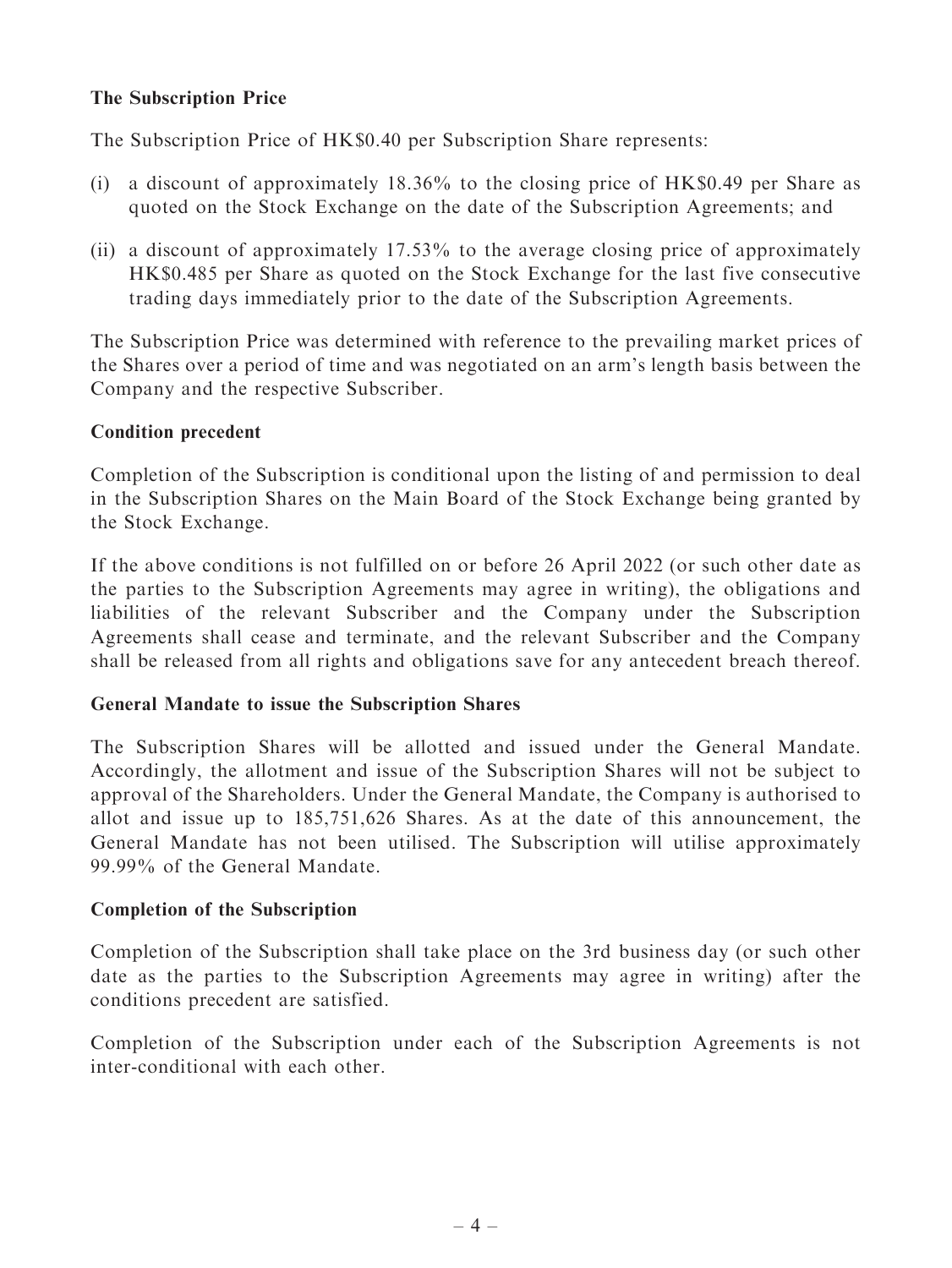#### Application for listing

The Company will apply to the Listing Committee of the Stock Exchange for the listing of, and permission to deal in, the Subscription Shares.

#### INFORMATION ON THE SUBSCRIBERS

All of the Subscribers are citizens of the PRC.

To the best of the Directors' knowledge, information and belief, and having made all reasonable enquiries, each of the Subscribers is a third party independent of the Company and its connected persons; and the Subscribers are not connected with each other.

#### INFORMATION ON THE GROUP

The Group is principally engaged in (i) construction works in Hong Kong; and (ii) environmental protection.

## REASONS FOR THE SUBSCRIPTION AND USE OF PROCEEDS

Reference is made to the announcements of the Company dated 10 August 2022 and 24 February 2022 in relation to successful tender and award of kitchen waste projects in Dunhua, Jilin province and Guoyang County of Anhui province, respectively.

The gross proceeds from the Subscription will be approximately HK\$74.3 million. The net proceeds from the Subscription will be approximately HK\$74.2 million. The net Subscription Price per Subscription Share after deducting the relevant fees and expenses is approximately HK\$0.399 per Share. The funds to be raised under the Subscription are intended to be applied as to (i) approximately HK\$32.92 million as the initial investment cost for the kitchen waste treatment project in Dunhua that the Group has recently been awarded; (ii) approximately HK\$39.0 million as for initial investment cost for potential kitchen waste treatment and other environmental protection related projects; and (iii) approximately HK\$2.28 million as general working capital for the Group.

The Directors consider that the terms of each of the Subscription Agreements are fair and reasonable and are on normal commercial terms, fair and reasonable, and the Subscription is in the interests of the Company and the Shareholders as a whole.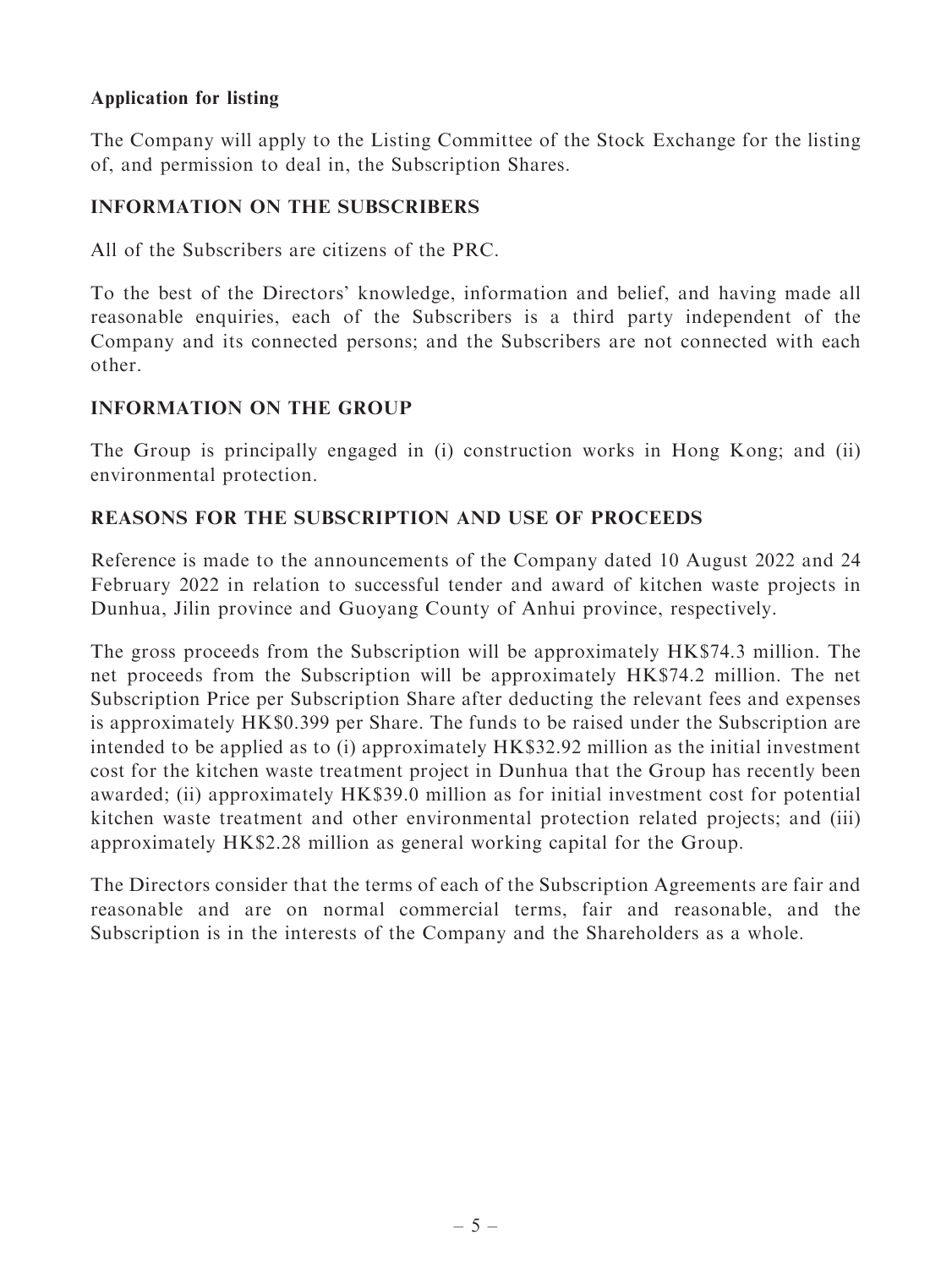## CHANGES TO THE COMPANY'S SHAREHOLDING STRUCTURE UPON COMPLETION OF THE SUBSCRIPTION

The table below sets out the shareholding structure of the Company (i) as at the date of this announcement; and (ii) immediately after completion of the Subscription:

|                                      | As at the date of this |              | <b>Immediately after completion</b> |              |
|--------------------------------------|------------------------|--------------|-------------------------------------|--------------|
| <b>Shareholders</b>                  | announcement           |              | of the Subscription                 |              |
|                                      | Number of              | $%$ of       | Number of                           | $%$ of       |
|                                      | <i>Shares</i>          | shareholding | <i>Shares</i>                       | shareholding |
| Jumbo Grand Enterprise Development   |                        |              |                                     |              |
| Limited (Note 1)                     | 77,000,000             | 8.07         | 77,000,000                          | 6.75         |
| Prosper Power Group Limited (Note 2) | 76,500,000             | 8.01         | 76,500,000                          | 6.71         |
| Mr. Zhu Yongjun $(Note 3)$           | 4,900,000              | 0.51         | 4,900,000                           | 0.43         |
| Mr. Sui Guangyi (Note 3)             | 16,204,000             | 1.69         | 16,204,000                          | 1.42         |
| Dr. Zhang Lihui $(Note 3)$           | 96,000                 | 0.01         | 96,000                              | 0.01         |
| Mr. Choy Wai Shek, Raymond, MH. JP   |                        |              |                                     |              |
| (Note 3)                             | 700,000                | 0.07         | 700,000                             | 0.06         |
| Dr. Tong Ka Kok <i>(Note 3)</i>      | 480,000                | 0.05         | 480,000                             | 0.04         |
| The Subscribers (Note 4)             | 79,484,000             | 7.22         | 265,232,000                         | 23.27        |
| Other public Shareholders            | 698,658,134            | 74.37        | 698, 658, 134                       | 61.31        |
| Total                                | 954,022,134            | 100.00       | 1,139,770,134                       | 100.00       |

Notes:

- 1. Jumbo Grand Enterprise Development Limited is wholly-owned by Mr. Zhu Yongjun (Chairman of the Board and an executive Director).
- 2. Prosper Power Group Limited is owned as to 75% by Mr. Chu Shu Cheong.
- 3. Directors of the Company.
- 4. None of the Subscriber holds more than 5% shareholding at the date of this announcement and after the completion of the Subscription.
- 5. The percentage figures included in this table are subject to rounding adjustment.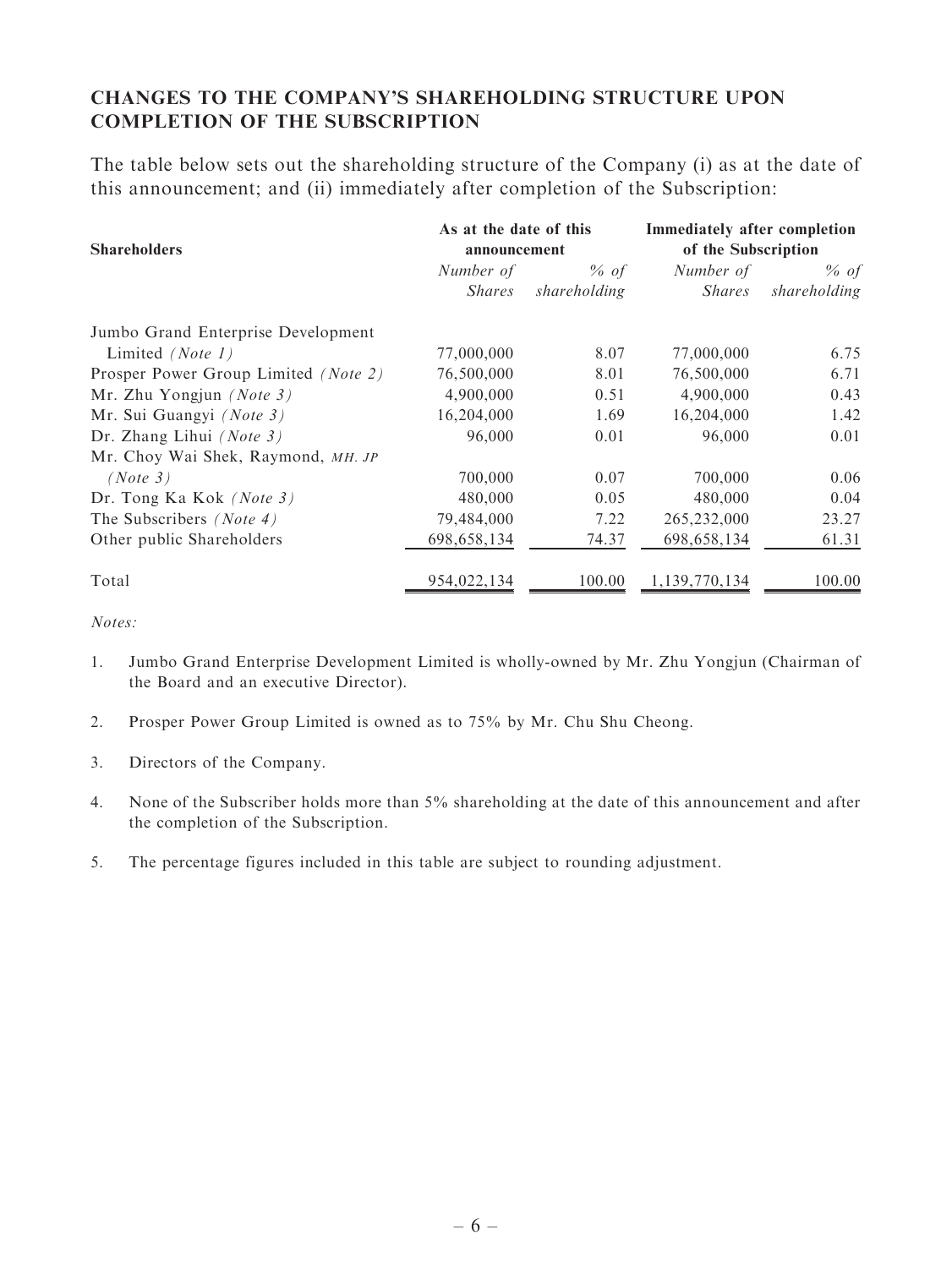## FUND RAISING ACTIVITIES IN THE PAST 12 MONTHS

Save as disclosed below, the Company has not conducted any fund raising activities involving the issue of equity securities during the past 12 months from the date of this announcement:

| Date of<br>announcement | Fund raising activities                                                                                                                                                                                                                                                                                                                                                                                                  | Net proceeds                                                                                                                                                                                                                                                                        | Intended use of<br>proceeds                                                                                                                                                                                                                                              | Actual use of<br>proceeds as at<br>the date of this<br>announcement |
|-------------------------|--------------------------------------------------------------------------------------------------------------------------------------------------------------------------------------------------------------------------------------------------------------------------------------------------------------------------------------------------------------------------------------------------------------------------|-------------------------------------------------------------------------------------------------------------------------------------------------------------------------------------------------------------------------------------------------------------------------------------|--------------------------------------------------------------------------------------------------------------------------------------------------------------------------------------------------------------------------------------------------------------------------|---------------------------------------------------------------------|
| 15 April 2021           | Issue of convertible bonds with<br>an aggregate principal<br>amount of approximately<br>HK\$16,826,000 at the<br>conversion price of<br>HK\$0.260 per conversion<br>share in 3 tranches to Ms.<br>Shen Ding and Mr. Yuan<br>Long. As at date of this<br>announcement, the 1st<br>tranche and 2nd tranche with<br>principals amount of<br>approximately HK\$6,730,000<br>and HK\$5,048,000,<br>respectively, were issued. | Approximately HK\$11.78<br>million (i.e. net price of<br>HK\$0.26 per convertible<br>bond), representing the<br>net proceeds from the 1st<br>tranche, 2nd tranche and<br>the non-refundable<br>deposits of the<br>convertible bonds<br>amounting to<br>approximately<br>HK\$336,000 | General working<br>capital                                                                                                                                                                                                                                               | Fully applied as<br>intended                                        |
| 10 May 2021             | Issue of 169,472,000 new Shares<br>to 9 subscribers at HK\$0.295<br>per Share.                                                                                                                                                                                                                                                                                                                                           | Approximately HK\$49.83<br>million                                                                                                                                                                                                                                                  | (i) approximately<br>HK\$25.0 million as<br>investment cost for<br>kitchen waste<br>treatment project in<br>Xuancheng<br>(ii) approximately<br>HK\$14.2 million as<br>repayment of bank<br>and other<br>borrowings,<br>possible settlement<br>of claim under the<br>writ | Fully applied as<br>intended                                        |
|                         |                                                                                                                                                                                                                                                                                                                                                                                                                          |                                                                                                                                                                                                                                                                                     | (iii) approximately<br>HK\$10.3 million<br>as general working<br>capital                                                                                                                                                                                                 |                                                                     |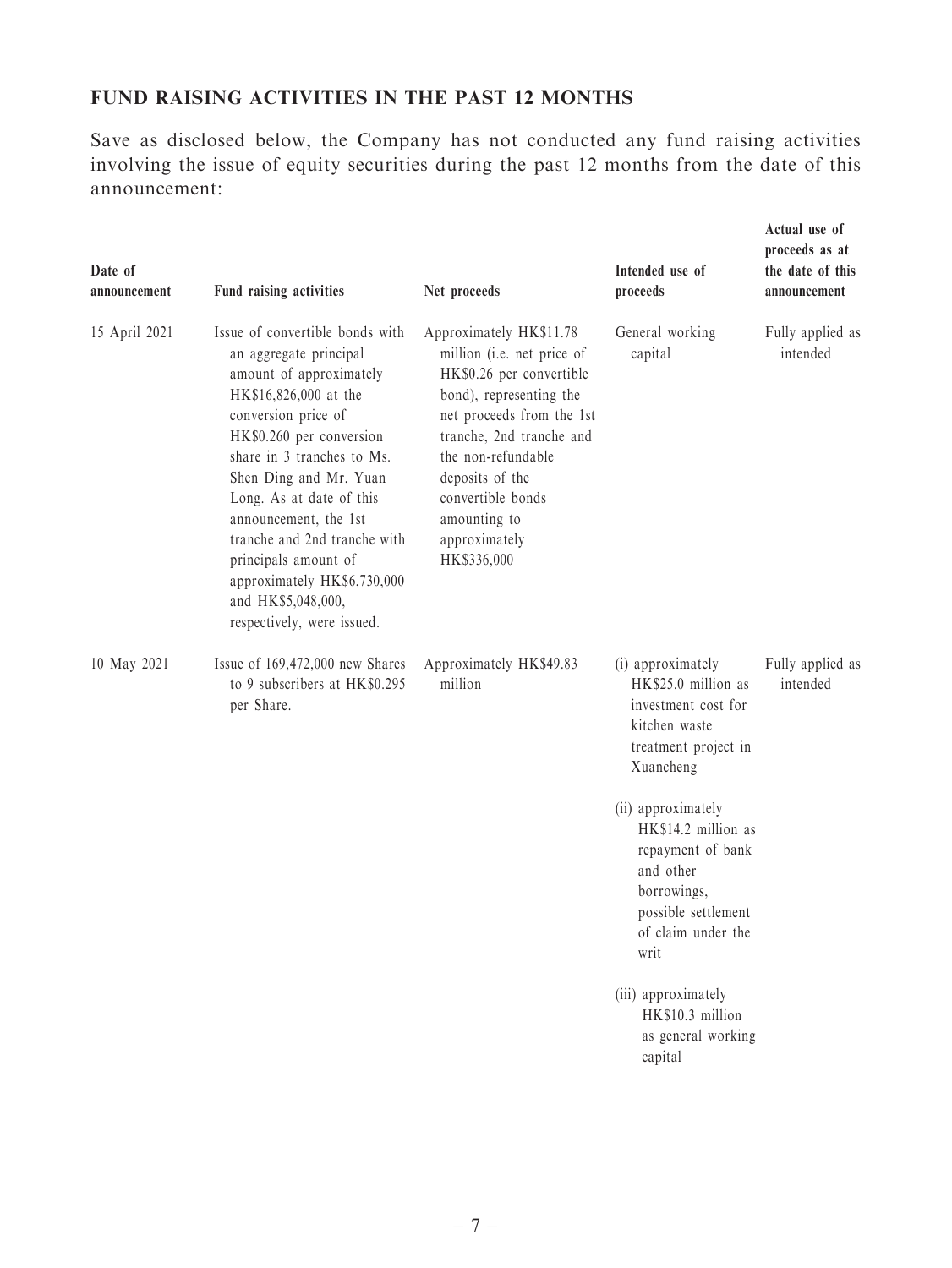Save for the aforesaid, the Company did not raise funds on any issue of equity securities raising activities during the past twelve months immediately preceding the date of this announcement.

## GENERAL

Completion of the Subscription is subject to the satisfaction of the condition precedent to the Subscription Agreements. As such, the Subscription may or may not proceed. Shareholders and potential investors are advised to exercise caution when dealing in the Shares.

## **DEFINITIONS**

In this announcement, unless the context otherwise requires, the following terms have the meanings set out below:

| "Board"                     | the board of Directors                                                                                                                                                                                                                |
|-----------------------------|---------------------------------------------------------------------------------------------------------------------------------------------------------------------------------------------------------------------------------------|
| "business day"              | a day (other than a Saturday or Sunday or public holiday) on<br>which banks are open in Hong Kong for general commercial<br>business                                                                                                  |
| "Company"                   | New Concepts Holdings Limited, a company incorporated in the<br>Cayman Islands with limited liability, the Shares of which are<br>listed on the Stock Exchange (Stock Code: 2221)                                                     |
| "connected<br>$person(s)$ " | has the meaning ascribed to it in the Listing Rules                                                                                                                                                                                   |
| "Director(s)"               | $\text{directory}(s)$ of the Company                                                                                                                                                                                                  |
| "General Mandate"           | the general mandate to allot, issue and deal with not more than<br>185,751,626 new Shares granted to the Directors by resolution of<br>the Shareholders passed at the annual general meeting of the<br>Company held on 16 August 2021 |
| "Group"                     | the Company and its subsidiaries                                                                                                                                                                                                      |
| "HK\$"                      | Hong Kong dollars, the lawful currency of Hong Kong                                                                                                                                                                                   |
| "Hong Kong"                 | the Hong Kong Special Administrative Region of the PRC                                                                                                                                                                                |
| "Listing Rules"             | the Rules Governing the Listing of Securities on the Stock<br>Exchange                                                                                                                                                                |
| "PRC" or "China"            | the People's Republic of China, which for the purpose of this<br>announcement excludes Hong Kong, the Macau Special<br>Administrative Region of the PRC                                                                               |